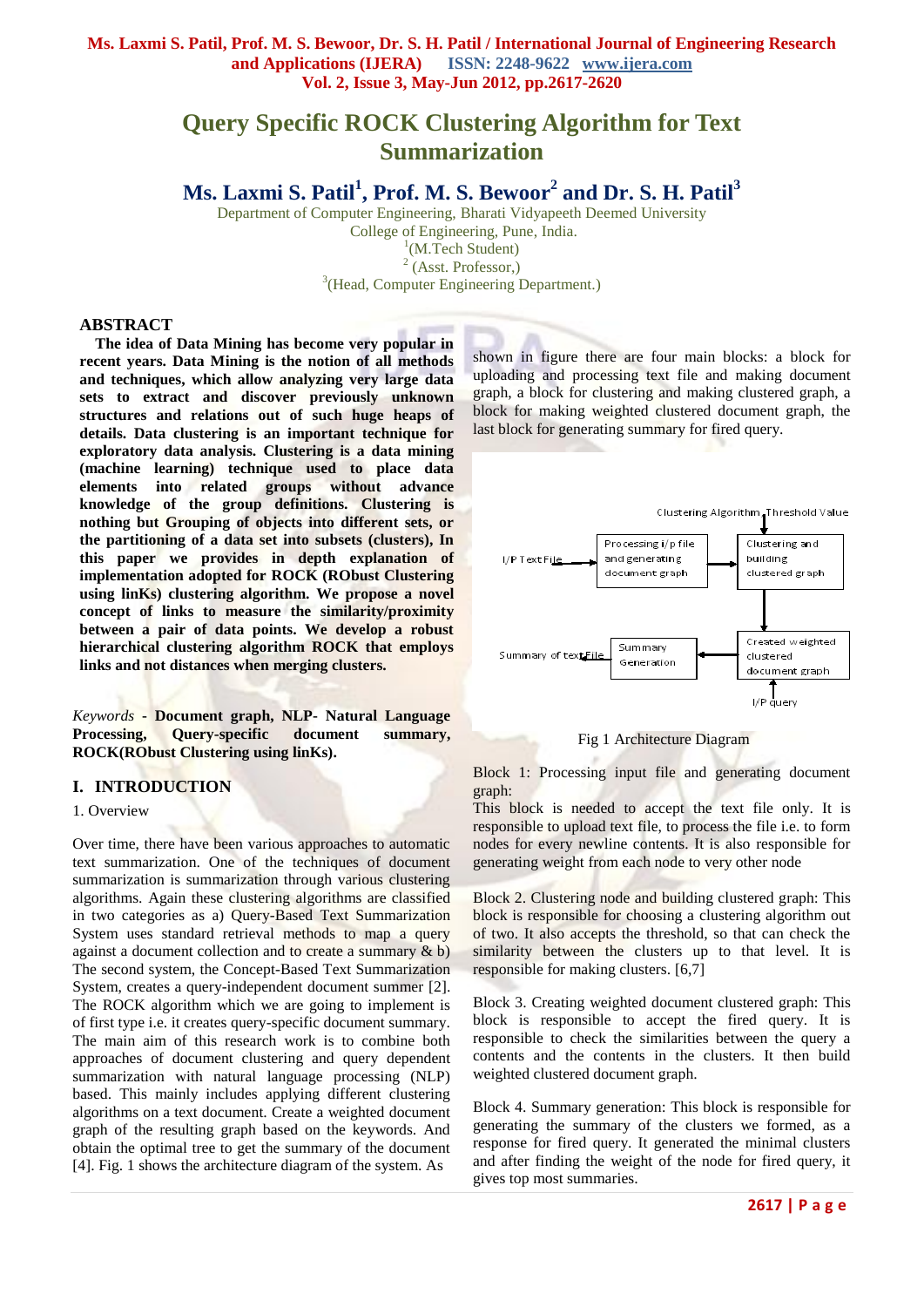# **Ms. Laxmi S. Patil, Prof. M. S. Bewoor, Dr. S. H. Patil / International Journal of Engineering Research and Applications (IJERA) ISSN: 2248-9622 www.ijera.com Vol. 2, Issue 3, May-Jun 2012, pp.2617-2620**

#### 2. Goal

The goal is to use ROCK clustering algorithm for query dependent clustering of nodes in text document, and finding query dependent summary. The summary will be compared and best algorithm will be suggested for query dependent clustering using different clustering techniques. This technique will help end users to prepare query dependent summary of text documents in which they are interested.

-The proposed work will be mainly focused on summarization of text files (i.e. .txt) with NLP.

-The proposed work will be limited to clustering of text files of standard files related to the topic popular amongst researchers will be used.

-Only ROCK clustering algorithm methods are considered for generating cluster based graph.

## **II. SYSTEM IMPLENETATION**

Implementation is very important phase; the most critical stage in achieving a successful new system so that the new system will work is effective. After the system is implemented the testing can be done. This method also offers the greatest security since the old system can take over if the errors are found or inability to handle certain type of transactions while using the new system. [5, 6, 7].

The total workflow is divided into following modules:

Module 1: Processing the input text file and creating the document graph.

The system accepts input text file. The file is read and stored into a string. The string is then split by the newline keyword. The split file is assigned to the string array as the split function returns the string array. The array contains paragraphs which are further treated as nodes.

The next stage is to find the similarity between the nodes that means finding the similarity edges between nodes and finding their similarity or weight. Each paragraph becomes a node in the document graph.

The document graph  $G(V, E)$  of a document d is defined as follows:

 $\Box$   $\Box$ *d* is split to a set of non-overlapping nodes  $t(v)$ ,  $v \Box \Box V$ . □ □An edge *e*  $(u, v)$ □*E* is added between nodes  $u, v$  □ □V if there is an association between  $t(u)$  and  $t(v)$  in d. Hence, we can view G as an equivalent representation of d, where the associations between text fragments of d are depicted.

Module 2: Adding Weighted Edges to Document Graph (Note: Adding weighted edge is query independent)

A weighted edge is added to the document graph between two nodes if they either correspond to adjacent node or if they are semantically related, and the weight of an edge denotes the degree of the relationship. Here two nodes are considered to be related if they share common words (not stop words) and the degree of relationship is calculated by "Semantic parsing". Also notice that the edge weights are query-independent, so they can be pre-computed. [2,8,9]

The following input parameters are required at the pre computation stage to create the document graph:

1. Threshold for edge weights: Only edges with weight not below threshold will be created in the Adding weighted edge is the next step after generating document graph. Here for each pair of nodes *u*, *v* we compute the association degree between them, that is, the score (weight) EScore (e) of the edge e (u, v). If Score (e)  $\geq$  threshold, then *e* is added to E. The score of edge e (u, v) where nodes u, v have text fragments  $t(u)$ ,  $t(v)$  respectively is:



Where  $t f(d, w)$  is the number of occurrences of w in d, id f (w) is the inverse of the number of documents containing w, and

size(d) is the size of the document (in words).That is, for every word w appearing in both text fragments we add a quantity equal to the tf $\Box$  idf score of w. Notice that stop words are ignored.

If  $EScore \geq TNreshold$ , the edge is added to the document graph.

| <b>First_Node</b> | <b>Second_Node</b> | <b>Edge Weight</b> |
|-------------------|--------------------|--------------------|
|                   |                    | 0.5                |
|                   |                    | 0.8                |
|                   |                    |                    |
|                   |                    |                    |
| 15                | 16                 | 0.6                |
| 15                | 17                 | 0.7                |

Table 1. Nodes and Node weights

Module 3: Document Clustering

Clustering is grouping of similar nodes (The nodes which shows degree of closure greater than or equal to the Cluster Threshold specified by the user) into a group. The clustering algorithm used is ROCK (RObust Clustering using LinKs). Algorithm for Rock:

The steps involved in clustering using ROCK are described in Fig 2. After drawing a random sample from the database, a hierarchical clustering algorithm that employs links is applied to the sampled points. Finally, the clusters involving only the sampled points are used to assign the remaining data points on disk to the appropriate clusters. In the following subsections, we first describe the steps performed by ROCK in greater detail



Fig. 2 Steps performed by ROCK

Algorithm:

1. Obtain random sample of data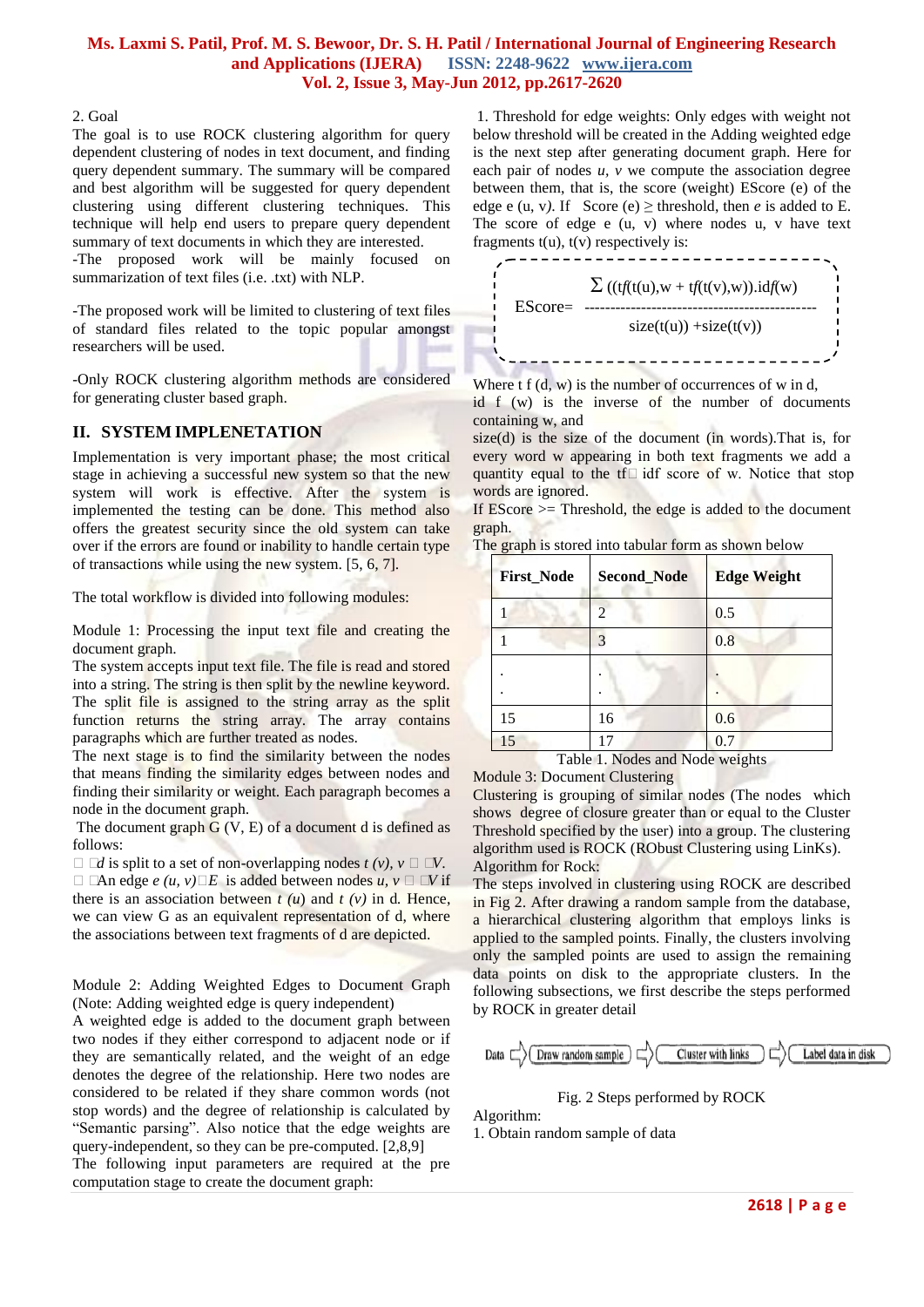# **Ms. Laxmi S. Patil, Prof. M. S. Bewoor, Dr. S. H. Patil / International Journal of Engineering Research and Applications (IJERA) ISSN: 2248-9622 www.ijera.com Vol. 2, Issue 3, May-Jun 2012, pp.2617-2620**

2. Cluster data using link based agglomerative technique. Use a 'goodness' measure to determine which points are merged

3. Using these clusters, merge with remaining data.

Fig. 3 represents ROCK`s hierarchical clustering algorithm. It accepts as input the set S of N sampled points to be clustered (that are drawn randomly from the original data set), and the number of desired clusters k. The procedure begins by computing the number of links between pairs of points in Step 1. Initially, each point is separate cluster. For each cluster i, we build a local heap q[i] and maintain the heap during the execution of the algorithm. q[i] contains every cluster j such that link[i,j] is non-zero. The clusters j in q[i] are ordered in the decreasing order of the goodness measure with respect to i,  $g(i,j)$ .

In addition to the local heaps  $q[i]$  for each cluster i, the algorithm also maintains an additional global heap Q that contains all the clusters. Furthermore, the clusters in Q are ordered in the decreasing order of their best goodness measures. Thus,  $g(j, max(q[j]))$  is used to order the various clusters j in Q, where  $max(q[i])$ , the max element in q[j], is the best cluster to merge with cluster j. At each step, the max cluster  $j$  in Q and the max cluster  $q[j]$  are the best pair of clusters to be merged

**procedure** cluster(S, k) **begin**

```
1. link := compute links(S)2. for each s \in S do
    3. q[s] := \text{build local heap}(\text{link}, s)4. Q := build global heap(S, q)
    5. while size(Q) > k do
    6. {
    7. u := extract max(O)
    8. v := max(q[u])9. \qquad delete(Q, v)10. w := merge(u, v)11. for each x ∈ q[u] ∪ q[v] do
     12. {
     13. link[x, w] := link[x, u] + link[x, v]
     14. delete(q[x], u); delete(q[x], v)15. insert(q[x], w, g(x, w)); insert(q[w], x, g(x, w))
    16. update(Q, x, q[x])17. \quad \frac{1}{2}18. insert(Q, w, q[w])19. deallocate(q[u]); deallocate(q[v])20. }
end
```
Fig. 3 Rock's hierarchical clustering algorithm

For every point, after computing a list of its neighbours, the algorithm considers all pairs of its neighbours. For each pair, the point contributes one link. If the process is repeated for every point and the link count is incremented for each pair of neighbours, then at the end, the link counts for all pairs of points will be tained. If Mi is the size of the neighbour list for point i, then for point i, we have to increase the link count by one in M^2i entries. This, the complexity of the

algorithm is the sum of M^2i which is  $O(N * Mm * Ma)$ , where Ma and Mm are the average and maximum number of the neighbours for a point, respectively. In the worst case, the value of Mm can be n in which case the complexity of the algorithm becomes  $O(Ma * N^2)$ . In practice, we expect Mm to be reasonably close to Ma and thus, for these cases, the complexity of the algorithm reduces to  $O(M^2a * n)$  on average.

#### **procedure** compute links(S) **begin**

```
1. Compute nbrlist[i] for every point i in S
```
- 2. Set link $[i, j]$  to be zero for all i, j
- 3. **for**  $i := 1$  to n **do**
- 4. {

```
5. N := \text{nbrlist}[i]
```

```
6. for j := 1 to |N| - 1 do
```

```
7. for l := j + 1 to N/do
```

```
8. link[N[j], N[l]] := link[N[j], N[l]] + 1
9. }
```
**end**

#### Fig. 4 Computation of Links

# **III. SUGGESTED FUTURE WORK**

In this system ROCK clustering algorithms is used for context sensitive text summarization. Likewise another algorithm i.e. Graph Theoretic clustering algorithms can be considered for clustering the nodes in text file and by comparing the query dependent summary using certain criteria, the best clustering algorithm can be suggested.

Furthermore same technique can be applied on different file formats and best clustering algorithm can be suggested for different file formats.

# **IV. CONCLUSION**

In this work we presented a structure-based technique to create query-specific summaries for text documents. In particular, we first create the document graph of a document to represent the hidden semantic structure of the document and then perform keyword proximity search on this graph. We show with a user survey that our approach performs better than other state of the art approaches. Furthermore, we show the feasibility of our approach with a performance evaluation.